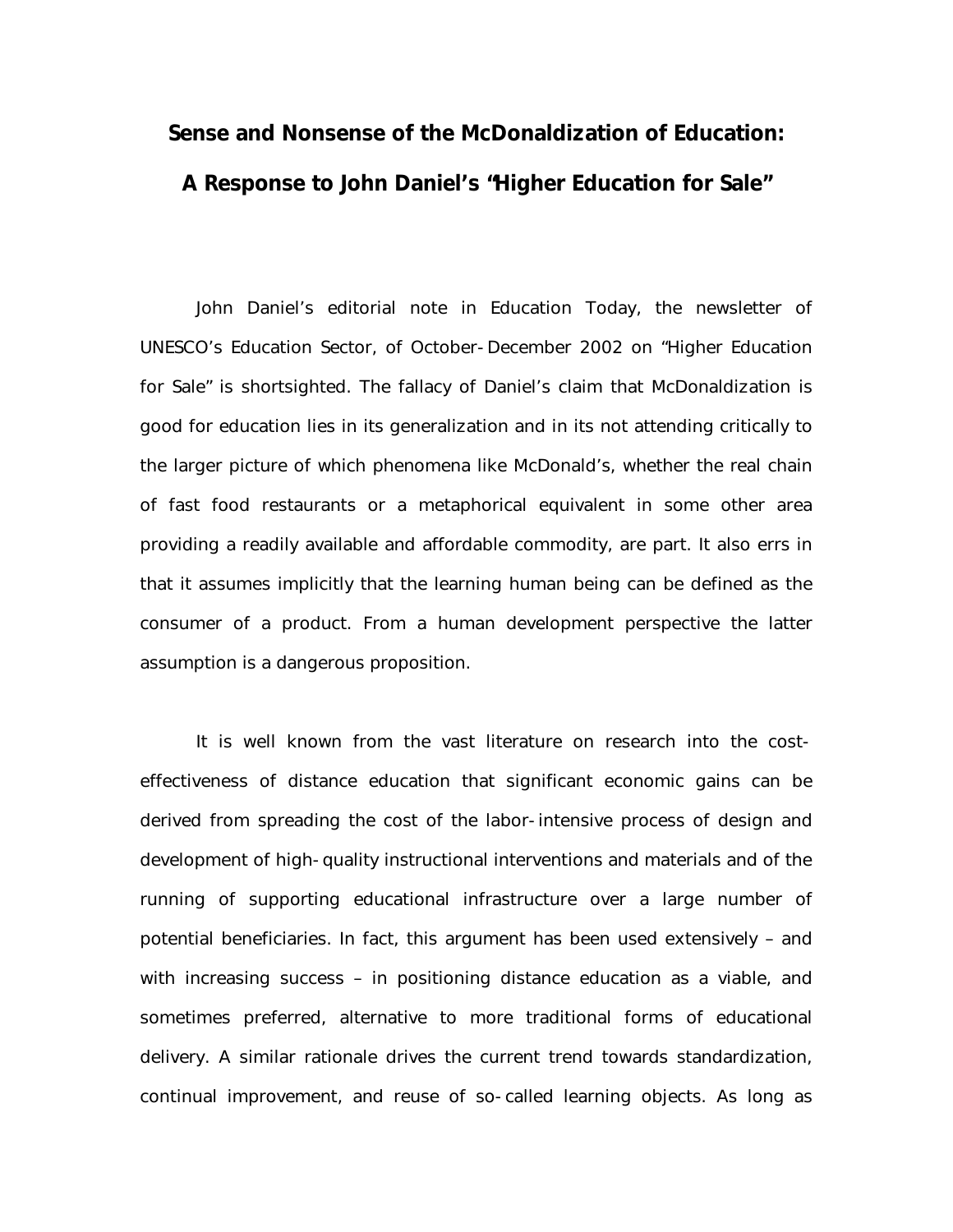people make wise use of such possibilities to economize by reusing available educational resources and spreading the cost of their use by making them fit the learning needs of many, there is no problem. There is a problem, however, when such principles are being unwisely advocated as a major opportunity to solve the world's educational problems. As much as McDonald's is not a major contributor to solving the world's food problems, commoditization of education is not a major response to the learning needs of the world nor is it necessarily appropriate to the nature of today's most prominent learning needs. In fact, one should apply great caution when using the principles of commoditization if one wants to ensure the integrity of human learning. By comparison, the occasional visit to a McDonald's outlet may not damage anyone's health but the proliferation and generalization of McDonald's-like eating habits definitely will.

Another serious problem lies in the underlying assumption of Daniel's editorial note that all that needs to be done is expanding access to materials and processes that were hitherto in the hands of the traditional schooling systems. No questions are being asked about the appropriateness of those schooling systems for today's world; neither are questions being raised about the meaning of human learning in the context of our turbulently changing planetary society as distinct from the much more linearly conceived world of the past. No prompts are offered that might generate thinking about possibilities to radically change the educational enterprise while we attempt to bring education to all.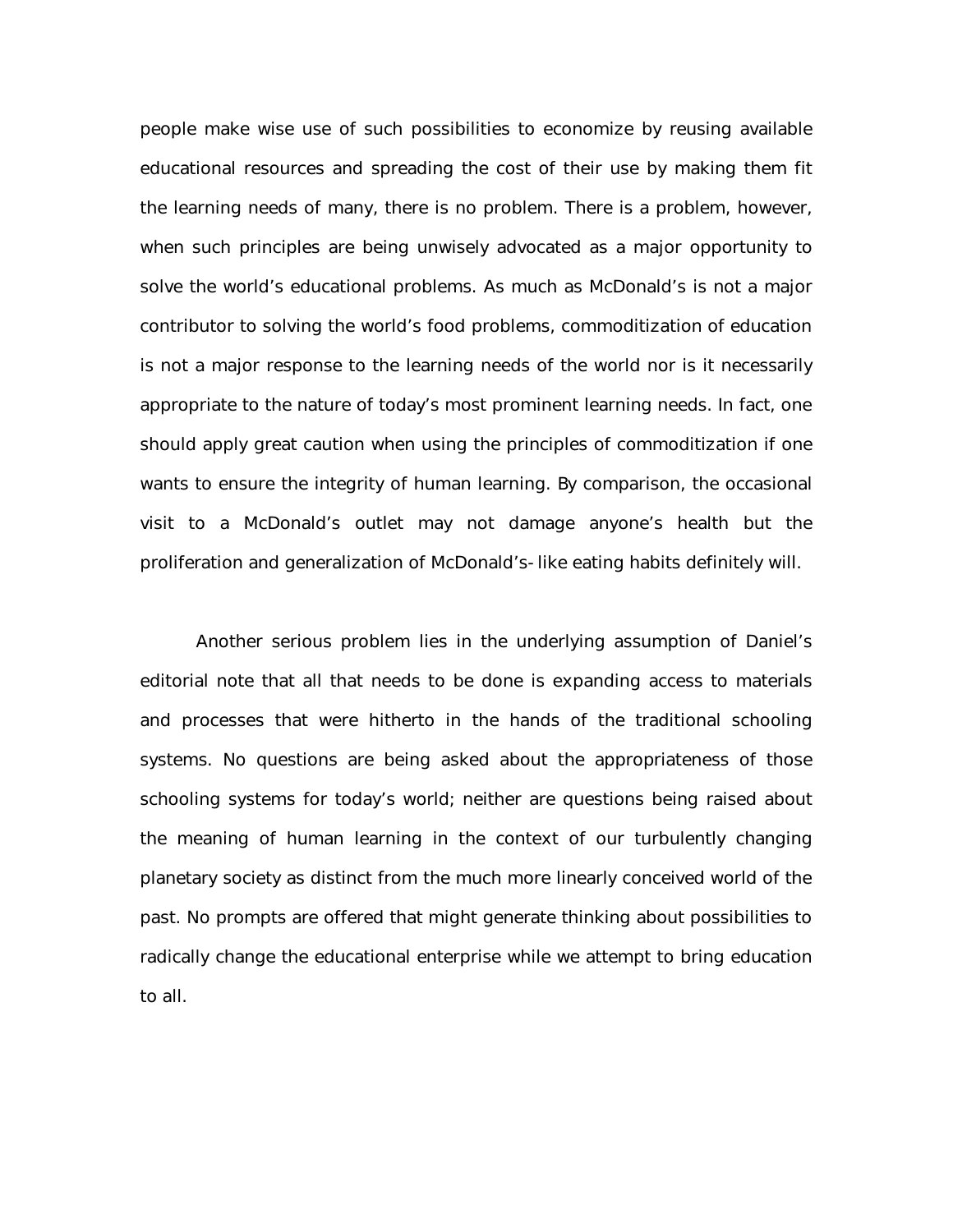Daniel largely misses the point when he responds "yes" to the question he himself poses in his editorial note: "Is the commoditization of learning material a way to bring education to all?" His affirmative response reveals a vision of human learning that gives little attention to what human development should focus on, namely the capacity to constructively interact with a world in change and to creatively contribute to how that world evolves as a place for all of humankind to feel at home. Such human development would focus on exploring diversity instead of feeding ready-made pieces of content.

Daniel's response also reveals a vision of the educational process that is dangerously narrow as it sees learning in the first place as the consequence of the provision of materials. I believe this to be wrong. While I am aware that the availability of high quality learning materials is often a crucial ingredient of an environment that encourages and facilitates learning, the mere presence of such materials is frequently not a sufficient condition. The learning process – if it is to lead to any reasonable depth of understanding and thus to the development of abilities that allow people to think and act autonomously, contributing to the well-being of their communities and society – is infinitely more complex than what Daniel surmises.

To summarize, I thank John Daniel for having provoked my passion. I hope he and his colleagues in UNESCO will be ready to look beyond the narrow metaphor he proposes in his editorial note and beyond the often too narrow rationales that have driven the EFA movement, contradicting some of the better thinking that emanated from the 1990 World Conference on Education for All. A